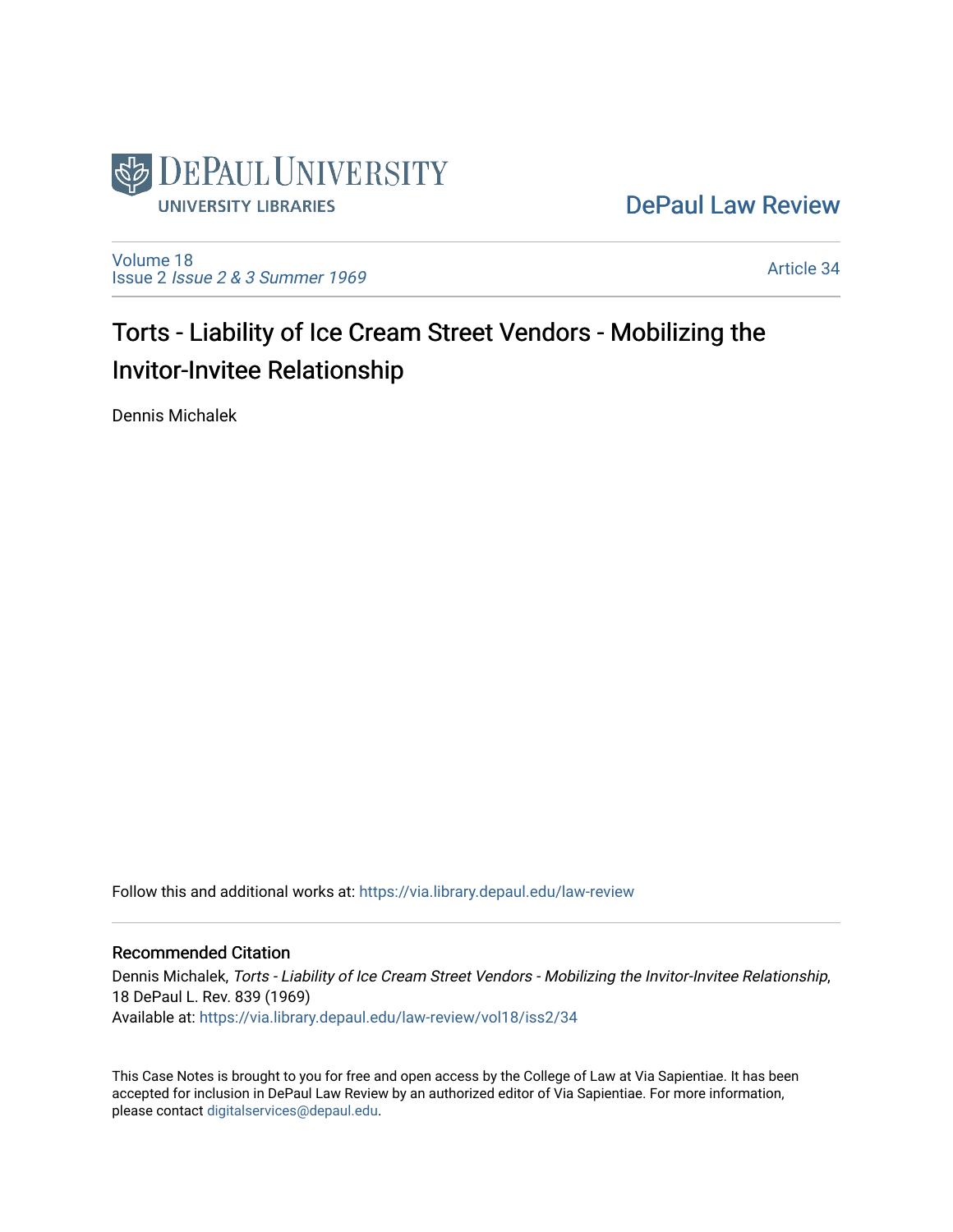## TORTS-LIABILITY OF ICE CREAM STREET VENDORS-MOBILIZING THE INVITOR-INVITEE RELATIONSHIP

Defendant, Trowen Frozen Products, Inc., owned and operated an ice cream vending business offering a wide assortment of ice cream products for sale to the public. "[N]inety per cent of defendant's customers were children ranging in age from 4 to 16; the best hours for making sales were from 4 to 7 p.m. when the children were home from school but before they went to bed. . . ."<sup>1</sup> Defendant's policy was to assign one employee per truck whose job was to drive the truck and sell Trowen's products. The truck would proceed through a residential area, attracting customers from both sides of the street with a mechanical loudspeaker system which continuously broadcast a simple tune. When a potential customer attracted the driver's attention, he would stop the truck at the right hand curb, alight from the truck, and serve the customer. On May 14, 1964, five-year-old Carol Ann Ellis heard the music emanating from defendant's approaching truck and ran to her house to obtain money for a purchase. The driver, traveling east, had stopped his ice cream truck almost opposite Carol's house to serve several customers. Having obtained a quarter, Carol and her eight-year-old brother Rickey hastily dashed down the driveway toward the truck. As they approached the curb, their father, who was working on the car in the driveway, yelled, "Stop." This he did as a precautionary measure and not out of awareness of any specific danger. Rickey stopped at the curb, but Carol, in her haste, continued into the street; she looked to the right but not the left. As she entered the highway she was struck by an automobile traveling in the westbound lane at approximately twenty miles per hour. The ice cream salesman testified that he was closing the compartments of the truck, preparatory to leaving, when he observed the automobile traveling west; "he then heard a 'thud'; he did not see  $\ldots$  [Carol] before she was struck by the car.  $\ldots$ <sup>22</sup> Carol brought an action for personal injuries against the defendant vending company3 by her guardian ad litem. At the close of plaintiff's case the trial court sitting with a jury granted a nonsuit to the defendant, concluding, "that it was unable to find a legal duty 'on the part of this defendant towards this plaintiff under the particular circumstances. . **..** ' "4 On appeal, judgment was reversed for the plaintiff on the ground that there was a duty owed to the plaintiff by defendant based upon an invitor-invitee theory of negligence. *Ellis v. Trowen Frozen Products, Inc.,* 264 Cal. App. 2d 499, 70 Cal. Rptr. 487 (1968).

**1** Ellis v. Trowen Frozen Products, Inc., 264 Cal. App. 2d 499, 501, 70 Cal. Rptr. 487, 489 (1968).

 $2$   $Id.$ 

**3** The driver-salesman of the vending truck was not a party to the suit, and the action against the defendant owner and operator of the automobile was dismissed.

4 *Supra* note 1, at 502, 70 Cal. Rptr. at 489.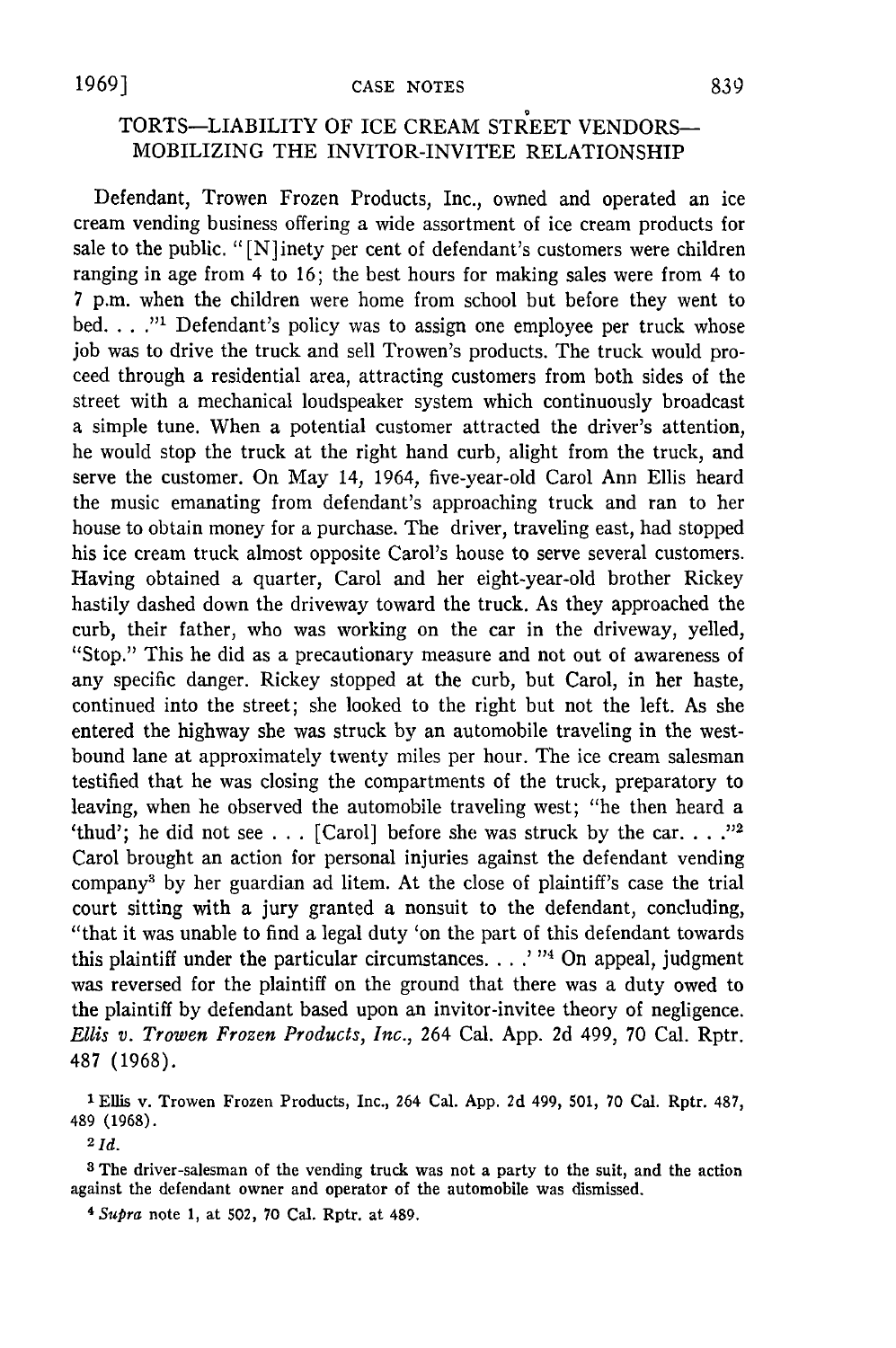The objectives of this note are: to analyze the efficacy of the theory of liability expounded in *Ellis,* in itself and in light of a number of representative cases in which the courts advanced other theories of liability in similar fact situations;<sup>5</sup> to set forth some observed implications and consequences of these decisions; and to synthesize some intimations in reference to these theories.

In the street ice cream vending type cases or "Pied Piper" cases, as they are often denoted, an ever present element is that of attraction to the truck of its predominantly youthful customers. This is principally due to the nature of these trucks-their generally elaborate decorations, sound devices, and lights. This notion of "attraction" has induced numerous courts into an evaluation of the doctrine of "attractive nuisance" in determining the liability of the defending party. The consequence has been an almost universal rejection of this doctrine in the "Pied Piper" situation.<sup>6</sup>

The rule, first known as the "turntable doctrine," was expounded in *Railroad Co. v. Stout*<sup>7</sup> in 1873. Two years later it acquired the designation of "attractive nuisance" from its application in *Keffe v. Milwaukee and St. Paul R. Co.8* wherein the court was preoccupied with the concepts of allurement and enticement. In common legal parlance:

Under the attractive nuisance doctrine liability is imposed for injuries to *children of tender years,* even though they are technical trespassers, where such injuries are the result of the failure of the owner or person in charge to take proper precautions to prevent injuries to children by instrumentalities or conditions which he should know would naturally *attract* them into unsuspected danger.<sup>9</sup>

It will be observed that the rationale of the doctrine, based upon legally recognized policy considerations, is to hold liable the defendant possessor of

**5** For a further discussion and explanation of these theories, see **19 ALA.** L. REV. **228** (1966); 18 ARK. L. REV. **178** (1964); Comment, *Torts: Pied Piper Doctrine-Right of Recovery of Children Attracted into Street by Vendors for Injury by Another Vehicle,* <sup>3</sup>**TULSA** L.J. 146 **(1966).**

<sup>6</sup> Mead v. Parker, 221 F. Supp. 601 (E.D. Tenn. 1963),  $aff'd$ , 340 F.2d 157 (6th Cir. 1965) ; Burkett v. Southern Belle Dairy Co., 272 S.W.2d 661 (Ky. App. 1954) ; Molliere v. American Insurance Group, 158 So. 2d 279 (La. App. 1963) ; Sidders v. Mobile Softee, Inc., 19 Ohio Op. 2d 446, 184 N.E.2d 115 (1961). *See generally* Ice Delivery Co. v. Thomas, 290 Ky. 230, 160 S.W.2d 605 (1942) (ice delivery truck not "attractive nuisance") ; Baker-Evans Ice Cream Co. v. Tedesco, 114 Ohio St. 170, 150 N.E. 745 (1926) (ice cream truck making deliveries held not "attractive nuisance"); Coffey v. Oscar Mayer & Co., 252 Wis. 473, 32 N.W.2d 235 (1948) (ice truck stopping at intervals to make deliveries held not "attractive nuisance"); Annot., 3 A.L.R.2d 758 (1949); Annot., 74 A.L.R.2d 1056 (1960).

**784** U.S. 657 (1873).

*8* 21 Minn. 207, 18 Am. R. 393 (1875).

**9** 65 C.J.S. *Negligence §* 63(71) (1966) (emphasis added).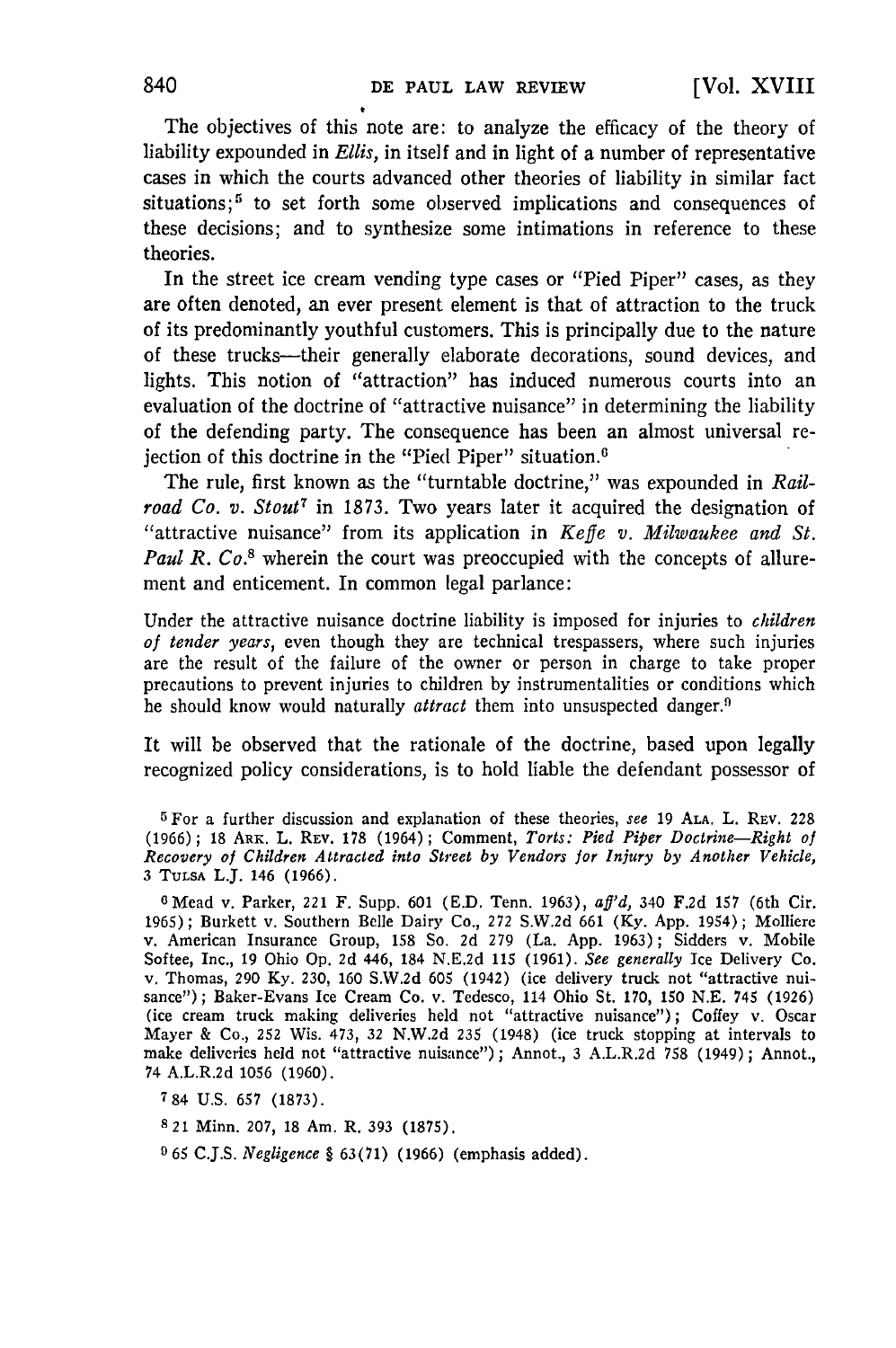land who could otherwise plead trespass.<sup>10</sup> Convincingly, this doctrine as originally conceived, applies to owners and possessors of land and objects thereon, and, as stated, modern judicial sentiment has held it inapplicable to the mobile street vendor case.<sup>11</sup> Moreover, in *Sidders v. Mobile Softee*, *Inc.*,<sup>12</sup> the court rejected the "attractive nuisance" doctrine on the basis that a street vending operation does not constitute a nuisance, when it declared:

The defendant is accused of being a sort of modem Pied Piper and as such responsible for any and all mishaps to its young customers. It is not an insurer of the safety of its patrons. Nor is it charged with a violation of law. The operation of an ice cream vending truck attractive to children is admittedly not a nuisance.<sup>13</sup>

As in most jurisdictions today, the American Law Institute's *Restatement (Second) of Torts* does not predicate its reformulation of the "attractive nuisance" doctrine on the element of attractiveness,<sup>14</sup> but recognizes "that the basis of the rule is merely the ordinary negligence basis of a duty of reasonable care not to inflict foreseeable harm on another. . **. ."** Although, as stated above, the "attractive nuisance" doctrine in its traditional character has been rejected in the "Pied Piper" situation, the rule of the *Restatement,* as contrasted with that doctrine, has received pseudo recognition in such a case, *Mackey v. Spradlin.'6*

In *Mackey* the Court of Appeals of Kentucky reversed and remanded a judgment upon a directed verdict for defendant operators and owners in a suit brought by the administrator of the estate of a seven year old who was killed when he darted from behind the vendor's ice cream wagon into the side of a passing truck. The court recognized that they were not dealing with an "attractive nuisance" case but announced that "much the same policy considerations the attractive nuisance theory was designed to recognize and satisfy" were present and "[t]he differences are superficial."<sup>17</sup> Judge Palmore said:

*101d.;* 2 **HARPER & JAMES, THE** LAW **or TORTS § 27.5,** at 1447-50 (1956); PROSSER, TORTS § **59,** at 372-77 **(3d** ed. 1964).

*11Supra* note 6.

12 19 Ohio Op. 2d 446, 184 N.E.2d **115** (1961).

**<sup>13</sup>***Id.* at 448, 184 N.E.2d at 117.

**<sup>1</sup> <sup>4</sup>**RESTATEMENT **(SECOND) OP TORTS** § 339 (1965).

**<sup>15</sup>***Id.,* comment *(b)* at 198. *See also PROSSER, supra* note **10,** § **59,** at 374, and cases **cited** therein.

*16* 397 S.W.2d 33 (Ky. App. 1965).

*17 Id.* at 37.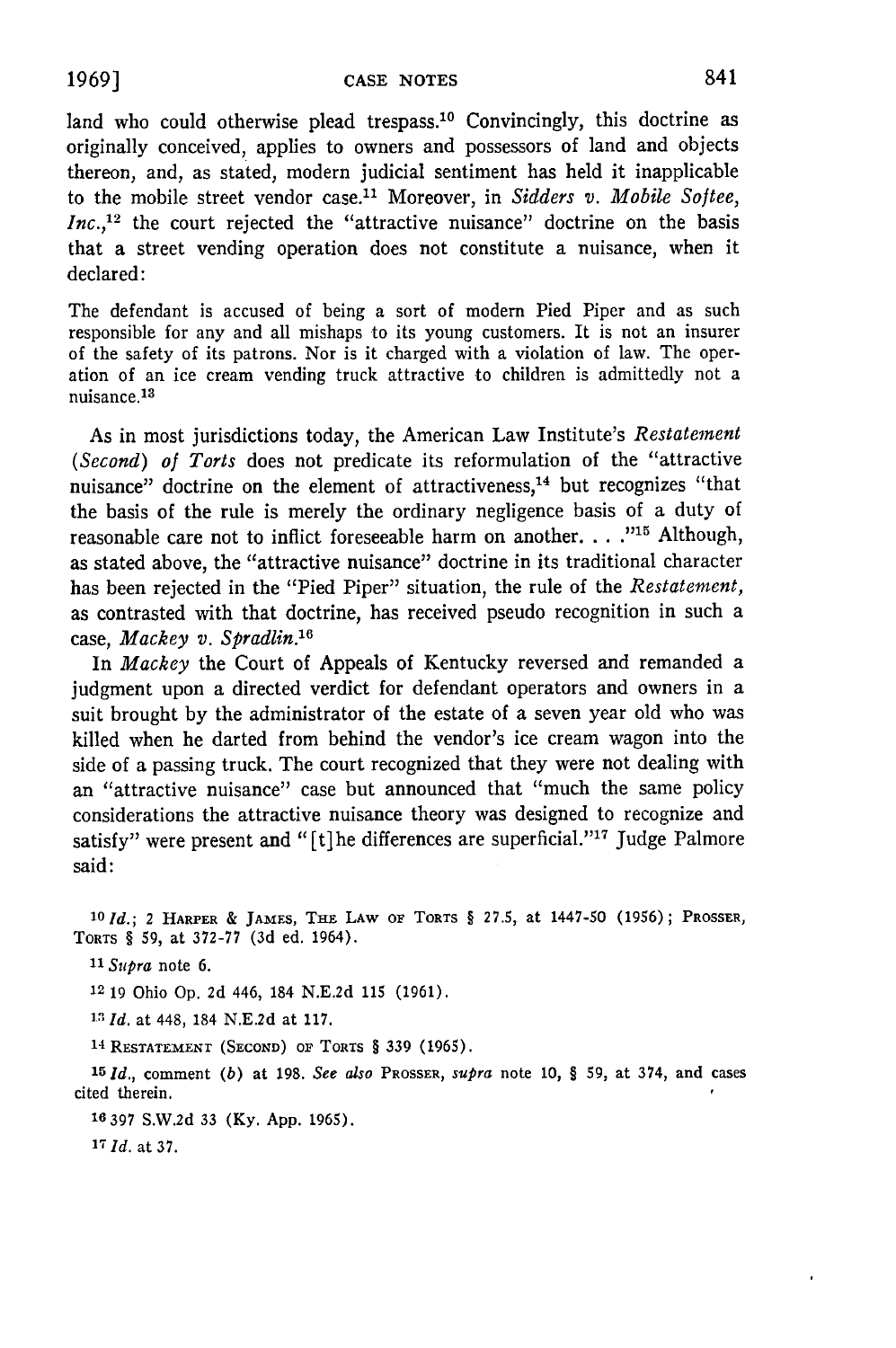The danger is enhanced by the sense of haste that is purposely aroused in the children of a neighborhood by the tinkling of bells and flashing of lights heralding the imminent arrival of an *attraction* that will stay but a moment and be gone unless they come at once. . **.** . Common sense and the most minimal regard for humanity suggest that one who intentionally attracts small children to a place in or so close to a street or highway that there is danger of their being struck by passing traffic should be under a duty to maintain a lookout for such traffic and, if he observes or in the exercise of ordinary care should observe a vehicle approaching close enough to constitute an immediate hazard, to warn the children present in the immediate area of the *attraction* or make such other reasonable effort to prevent their being injured as may be necessary in the circumstances.<sup>18</sup>

In *Mackey,* therefore, the court states that they do not have an "attractive nuisance" case; yet they utilize "attractive nuisance" principles in justifying reversal of the trial court. Of distinct importance, however, is the fact that in *Mackey* the vendors were held negligent as a matter of law for failing to exercise reasonable care to prevent the accident in not keeping a lookout on behalf of their customer. "The gist of their [vendors'] negligence is that they should have realized the danger of just such an accident **. .. "19** Perceiving that the "gist" of defendants' negligence rested in their failure to foresee the possibility of harm to the plaintiff while utilizing "attractive nuisance" principles, the court has in effect applied the *Restatement's* reformulation of the "attractive nuisance" doctrine to a "Pied Piper" case. That is to say that in *Mackey* the court properly observed that the basis of the "attractive nuisance" doctrine is no longer attractiveness but "merely the ordinary negligence basis of a duty of reasonable care not to inflict foreseeable harm on another. . . .<sup>720</sup> However, the doctrine as so expounded, is, as the *Restatement* indicates, applicable to "a possessor of land,"<sup>21</sup> and generally is applied only to trespassers.<sup>22</sup>

Clearly by the weight of authority, the "attractive nuisance" doctrine per se is inapplicable to the "Pied Piper" case.2 3 A recognition of the *Restatement's* reformulated conception of 'the "attractive nuisance" doctrine<sup>24</sup> was, in effect, made in *Mackey.* Such a consideration of the doctrine acknowledges that its true basis is an exercise of care so as not to inflict forseeable harm on another. But why is this evasive process via "attractive nuisance" principles necessary, when all that the court need consider when confronted with the issue of a defendant vendor's negligence is his conduct as against that of

```
181d. at 37-38 (emphasis added).
19Id. at 38. 2 0RESTATEMENT (SECOND) OF TORTS § 339 comment (b).
21Supra note 14.
22Supra note 10.
23Supra notes 6, 10 and 14.
24 Supra note 14.
```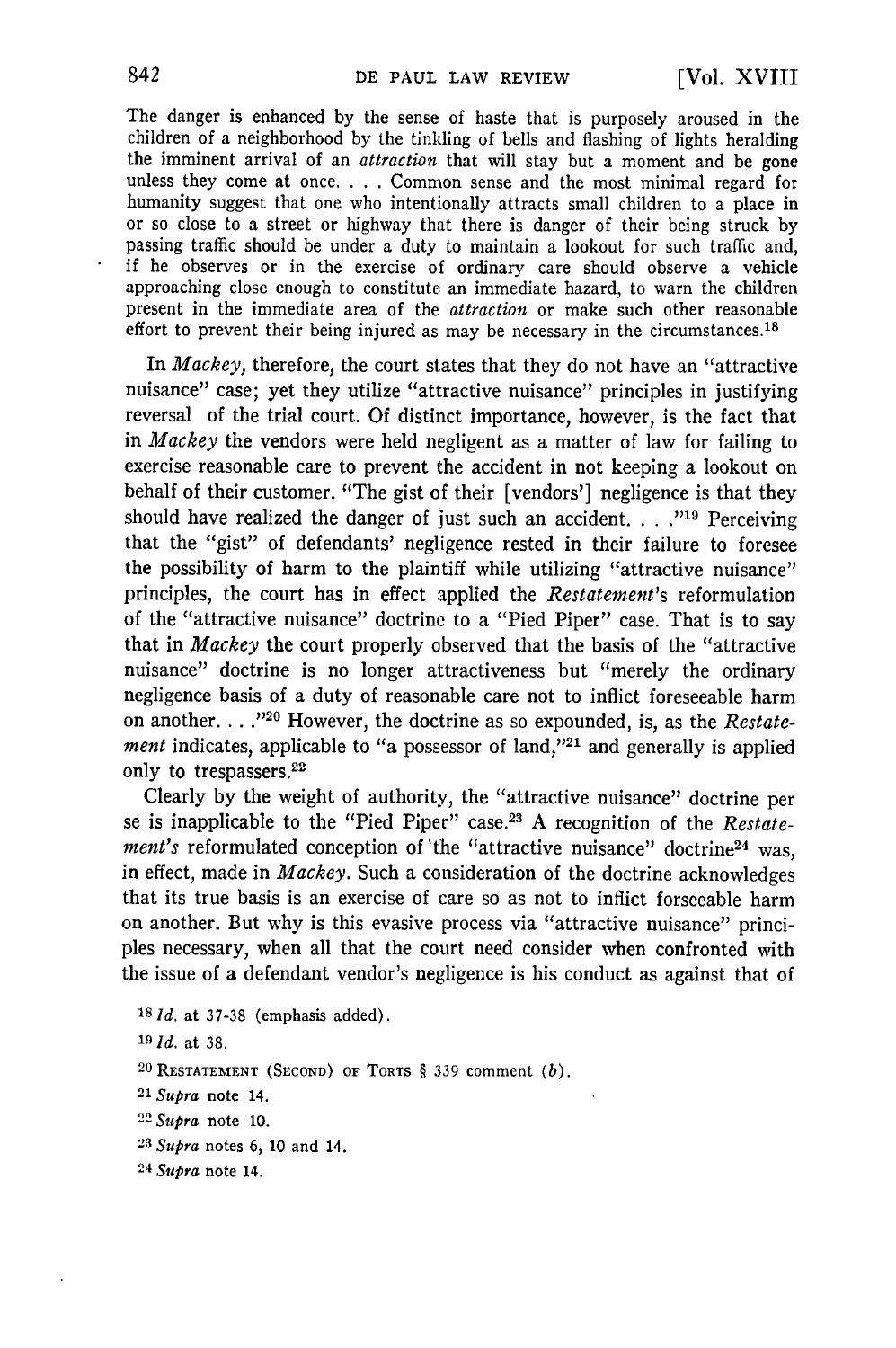a reasonable man under the circumstances?<sup>25</sup> Such a consideration was the basis of the opinion of the Supreme Court of Minnesota in the case of *Jacobs v. Draper.*<sup>26</sup>

The factual situation in *Jacobs* is quite similar to that in *Ellis,* the principal case. Defendant's employee had stopped his musically equipped ice cream truck to serve plaintiff's son as well as other customers. As three and one-half year old Patrick darted from in front of the ice cream truck on his return across the street, he was struck by an automobile and died shortly thereafter. The automobile driver was exonerated of responsibility, but the jury found the defendant business owner negligent. The Supreme Court of Minnesota affirmed, stating "[we] are satisfied . . . that the jury could properly find that . . . [the defendant] did not discharge his *common-law* duty to use due care not to injure plaintiff's child."<sup>27</sup> The question of defendant's negligence was one of fact, rather than one of law, as in *Mackey.*

The court, cognizant that the defendant "used recorded music to attract customers, and was selling a product enticing in itself to children, $^{128}$  cited the *Mackey* case with favor and recognized, as did the *Mackey* court, that such a "Pied Piper" case is vested with many of the same policy considerations the "attractive nuisance" theory was designed to recognize and satisfy. Notwithstanding, the theory in *Jacobs* rested solely upon the common law basis of negligence. The court declared:

Whether or not a duty has been violated depends upon the *risks* of the situation, the dangers known or reasonably to have been *foreseen,* and all of the then existing circumstances. . **.** . Where a person knows or has reason to know that children are likely to be in the vicinity, the greater hazard created by their presence or probable presence is a circumstance to be considered in determining whether reasonable care was used. The duty, however, always remains the same-reasonable care under the circumstances.<sup>29</sup>

The court further noted:

[W]hen children are in the vicinity, much is necessarily to be expected of them which would not be looked for on the part of an adult. It may be *anticipated* that a child will dash into the street in the path of a car. . **.** . In all such cases, the question comes down essentially to one of whether the risk outweighs the utility of the actor's conduct. $30$ 

25 The reasonable man conducts himself so as not to expose others to unreasonable risks of foreseeable harm. *See* **RESTATEMENT (SECOND)** OF TORTS **§§** 298, 302-03 (1965). *See generally* PROSSER, *supra* note **10,** §§ 31-32.

- **26** 274 Minn. **110,** 142 N.W.2d 628 (1966).
- **<sup>27</sup>***Id.* at 116, 142 N.W.2d at 632 (emphasis added).
- **28** *Id.* at 117, 142 N.W.2d at 633.
- <sup>29</sup>*d.* at 113, 142 N.W.2d at 631 (emphasis added).

*SOld.* at 117, 142 N.W.2d at 633 (emphasis added). *Compare* Mackey v. Spradlin,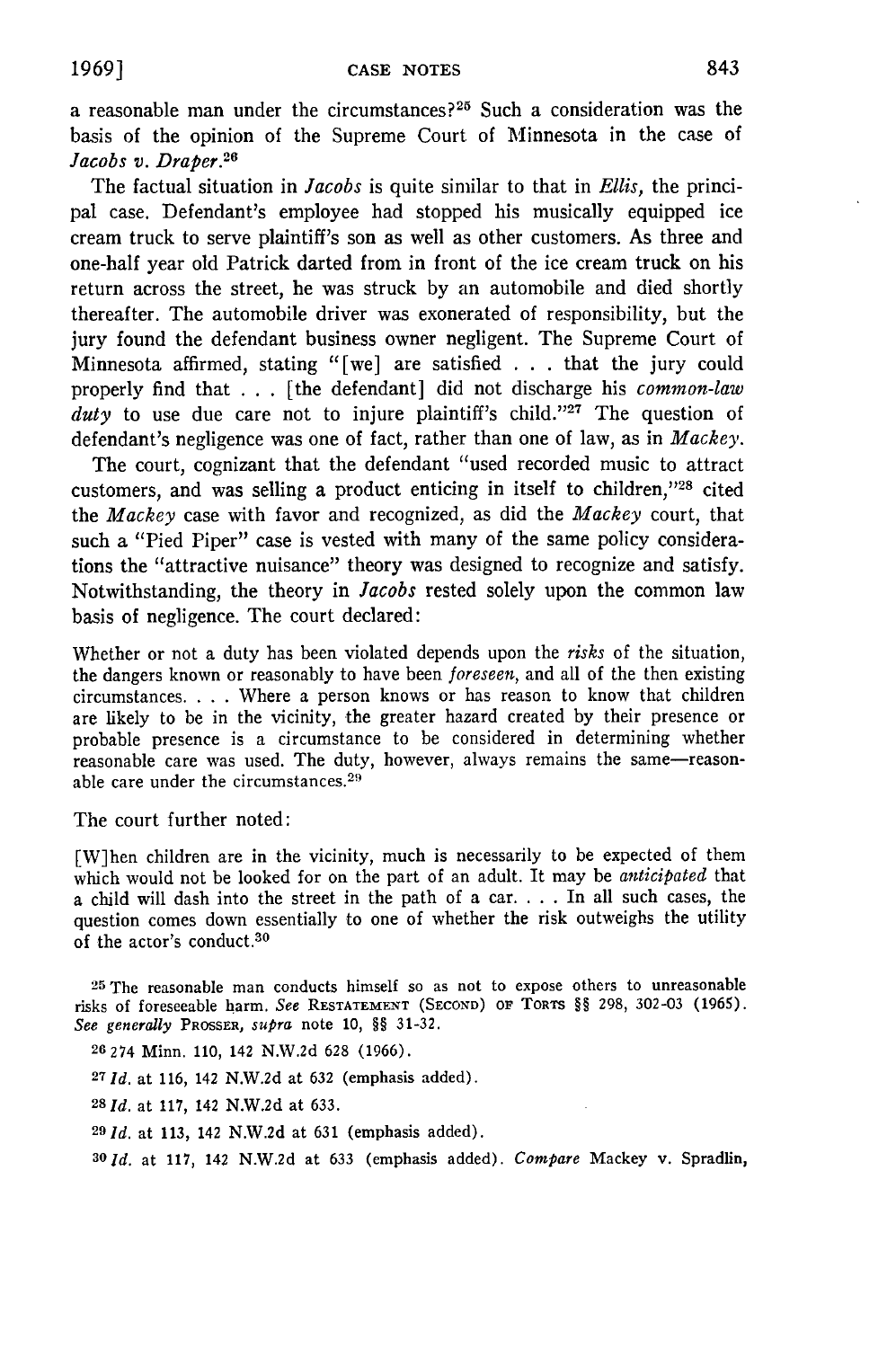The gist of defendant's negligence was that under the circumstances he should have foreseen just such an accident. The circumstances to be considered by the jury in relating defendant's conduct to that of a reasonable man were: that the truck was parked in an area where many children resided; that music was used to attract customers; and that the product sold was in itself enticing to children. These factors of attractiveness and enticement were merely circumstances to be considered by the jury and not the keystone for the application of "attractive nuisance" principles as in *Mackey.*

A secondary theory of liability, which at times appears in a case of this nature,<sup>31</sup> was presented in *Jacobs*, but not determined therein. Defendant's ice cream truck had been parked in violation of a parking ordinance and a Minnesota statute which imposed a duty upon a vehicle operator toward pedestrians. The court refused to consider the duty so imposed, stating that such violations "would only be cumulative with his breach of the commonlaw duty of due care."<sup>32</sup> In *Mead v. Parker*,<sup>33</sup> one theory of recovery employed by plaintiff was that defendant was negligent in parking on the wrong side of the street in violation of a city ordinance. The Court of Appeals held, in part, that plaintiff was not a member of the class which the lawmaking body intended to protect by the ordinance. Thus, violation of that ordinance constituted no negligence toward the non-beneficiary child.<sup>34</sup>

However, notwithstanding *Mead,* once a statute or ordinance has been found to be applicable, one of three consequences follows a violation thereof, depending upon the jurisdiction: a violation will be conclusive of negligence--this is termed negligence per **se; <sup>3</sup> <sup>5</sup>**a "violation creates a presumption of negligence, which may be rebutted by a showing of an adequate excuse but calls for a binding instruction in the absence of such evidence";<sup>36</sup> or a violation will constitute evidence of negligence to be accepted or rejected by the jury.<sup>37</sup> This theory of negligence, based upon the

**32** *Supra* note 26, at 119, 142 N.W.2d at 634.

*<sup>33</sup>Supra* note 6.

**<sup>34</sup>**Before liability can be based upon the violation of a statute, the person harmed must show that he is a member of the class which the legislature intended to protect by the enactment of the statute. *See, e.g.,* **RESTATEMENT (SECOND) OF** TORTS § 288 (1965); 65 C.J.S. *Negligence §* 19(5) (d) (1966) **;** 'ROSSER, *supra* note 10, *§* 35, at 202.

**<sup>35</sup>***See, e.g.,* **RESTATEMENT (SECOND) OF** TORTS § 288B (1965); 65 C.J.S. *Negligence* § **19(3)** (1966) **;** PROSSER, supra note 10, § 35.

**<sup>36</sup>**PROSSER, *supra* note 10, *§* 35.

**<sup>37</sup>***See, e.g.,* **65** C.J.S. *Negligence §* 19(2) (1966) **;** PROSSER, *supra* note 10, *§* 35.

*supra* note 16 (risk outweighs utility) *with* Mead v. Parker, *supra* note 6 *and* Goff v. Carlino, 181 So. **2d** 426 (La. App. 1965) (utility outweighs risk).

**<sup>31</sup>** *See, e.g.,* Mead v. Parker, *supra* note **6;** Landers v. French's Ice Cream Co., 98 Ga. App. 317, 106 S.E.2d 325 (1958) **;** Vought v. Jones, **205** Va. 719, 139 S.E.2d **810** (1965); Saulsbury v. Williams, 205 Va. 727, 139 S.E.2d 816 (1965).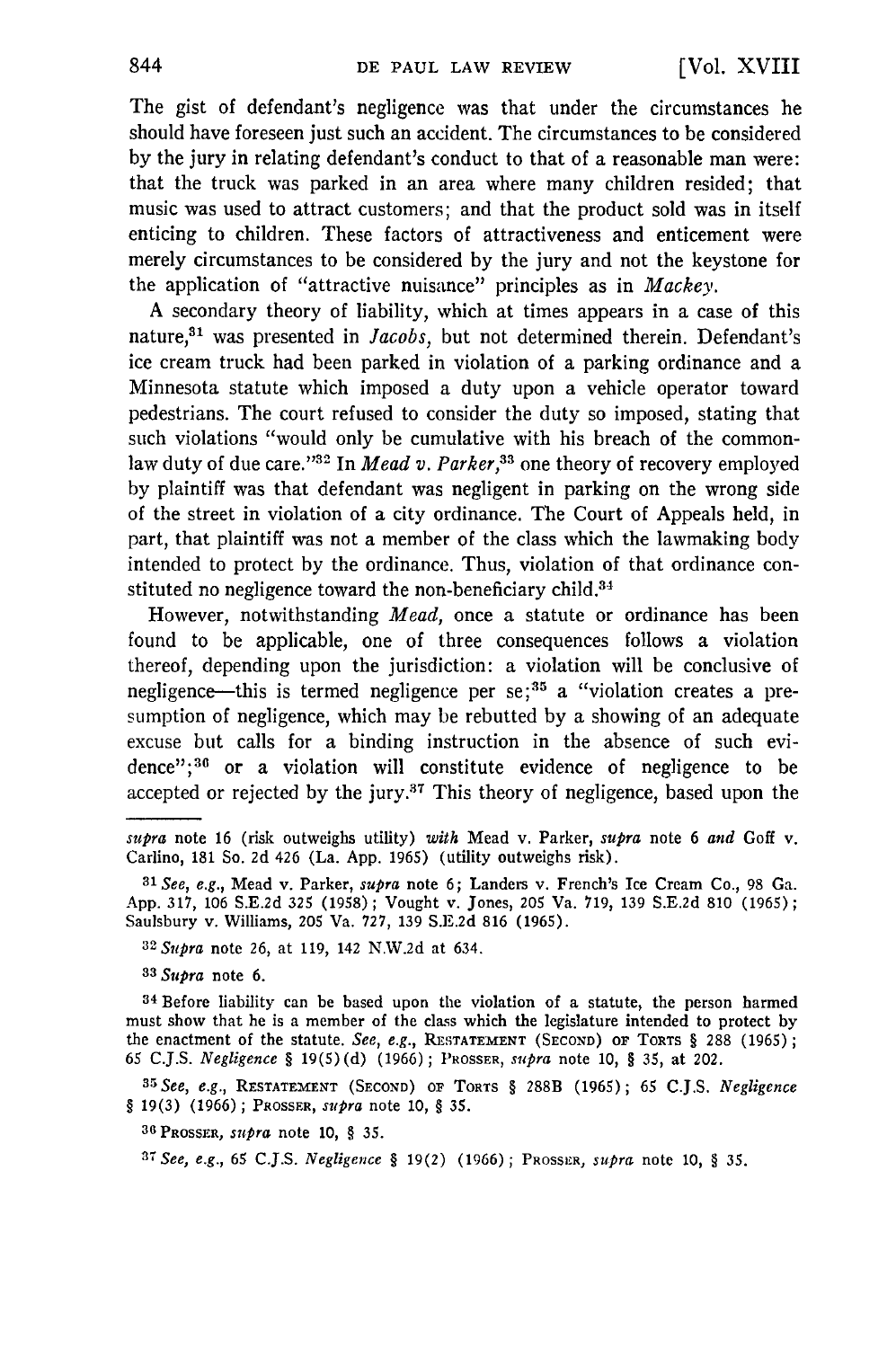violation of a validly pleaded statute or ordinance, has been successfully employed as negligence per se and evidence of negligence in the "Pied Piper" situation.<sup>38</sup>

In *Landers v. French's Ice Cream Company*,<sup>39</sup> the plaintiff alleged negligence against the defendant vendor because he was illegally parked in violation of applicable ordinances. The appeals court, recognizing that the violations constituted negligence per se, held that defendant vendor's alleged violation of a city ordinance "presented a jury question as to whether the alleged negligence of [the defendant] was a concurring proximate cause of the plaintiff's injuries. '40 The Supreme Court of Appeals of Virginia, adopting the position that a violation constitutes evidence of negligence, in *Saulsbury v. Williams,41* affirmed a lower court decision regarding the propriety of a jury's finding that a street vendor was negligent in parking his truck in violation of a provision of the state code. Plaintiff alleged the violation of a code providing that the truck shall not park so as to render "dangerous the use of the highway by others<sup>742</sup>; the jury found the defendant negligent based upon violation of that provision. **A** companion case to *Saulsbury* is *Vought v. Jones,43* wherein plaintiff alleged that the defendant was negligent in stopping or parking on the road and dispensing ice cream in violation of certain city ordinances. At the close of plaintiff's evidence, the trial judge entered a summary judgment for defendants. The reviewing court reversed and held that the question of defendants' negligence, based on a violation of the ordinance, was a question for the jury. The evidence produced **by** the plaintiff also presented a jury question pertaining to any possible violations **by** the defendant of duties or obligations owed to the plaintiff based on common law principles. The court summarily asserted that since the plaintiff was a *business invitee,* the defendant was under a duty to provide a reasonably safe place for the plaintiff-invitee, and that a determination as to whether this obligation had been fulfilled was properly a question for the jury. This theory of a common law duty arising out of a "Pied Piper" situation based on an invitor-invitee relationship received full expansion in *Schwartz v. Helms Bakery Limited.44*

Defendant owner was in the business of selling bakery products from a

38 Landers v. French's Ice Cream Co., *supra* note **31;** Saulsbury v. Williams, *supra* note **31;** Vought v. Jones, *supra* note **31.**

**<sup>39</sup>***Supra* **note 31;** *see also* Annot., 74 A.L.R.2d **1050 (1960).**

40 Landers v. French's Ice Cream Co., *supra* note **31,** at **321, 139 S.E.2d** at **329.**

*41 Supra* note **31.**

42Saulsbury v. Williams, *supra* note **31,** at **731, 139 S.E.2d** at **819,** quoting from VA. **CODE ANN., §** 46.1-248 (Repl. Vol. **1958).**

<sup>43</sup>*Supra* note **31.**

**<sup>44</sup>67** Cal. **2d 232,** 430 **P.2d 68 (1967).**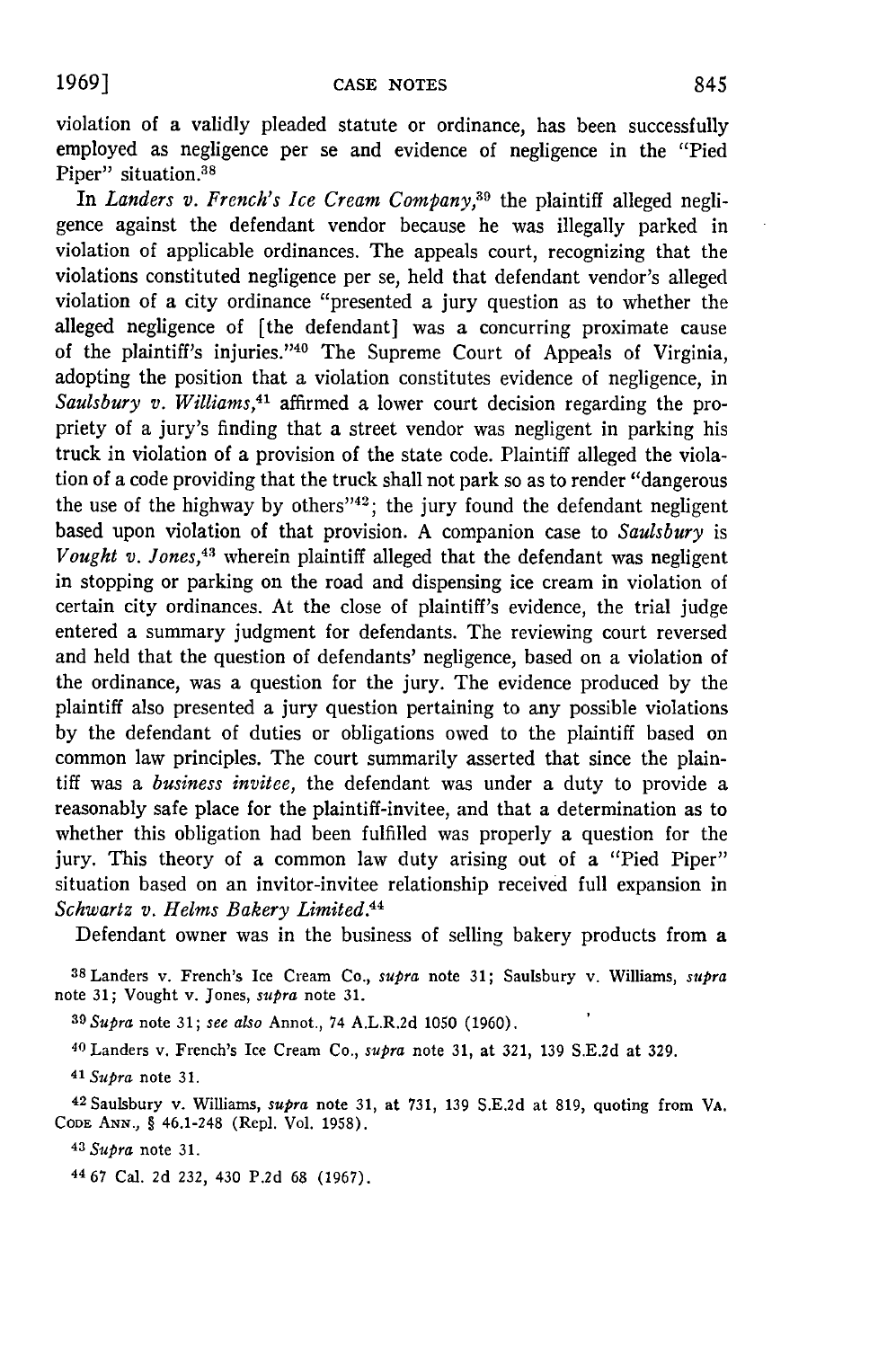truck which traveled up and down residential streets. The defendant driver knew the four-year-old plaintiff, and when the child asked the driver to wait for him while he went home to get a dime, the driver *told* the child that he would proceed up the street and wait for him there. After making several sales, the driver prepared to depart, believing the child would no longer arrive. At that moment the plaintiff shouted, "Hey, wait!" and darted out into the street where he was struck by a  $car<sup>45</sup>$ .

The defendants owner and driver contended that they owed no duty to the plaintiff under the circumstances. The Supreme Court of California held that the defendants had established two legal relationships with the plaintiff; and, "[f]rom each such relationship the common law imposes a duty upon defendants to exercise ordinary care for the safety of persons such as plaintiff, and to avoid the creation of unreasonable risks of foreseeable harm."<sup>46</sup> The first legal relationship was established when the driver undertook to direct the conduct of the plaintiff. "A second and concomitant legal relationship arose between the child and the driver when the driver *invited* the child to become a customer of his business."<sup>47</sup> Whether or not the duties so established had been fulfilled was a question of fact for the jury, and the trial court was held to have erred in removing that question from them.

This application of the invitor-invitee relationship to a street vending situation so as to establish a duty on the part of the vendor is a novel extension of that theory of liability. The status of the vendor as a business invitor was first expressed in *Vought v. Jones*;<sup>48</sup> however, Justice Eggleston offered no explanation of the applicability of the doctrine in his opinion. This ratiocination was provided in *Schwartz* and followed in *Ellis.*

Clearly, in *Schwartz,* defendant vendor *expressly* invited the infant plaintiff to become a customer, thus establishing the relationship. Once acquiring a status as an invitor, the vendor assumed "the duty to exercise reasonable care to prevent his [plaintiff's] being injured on 'the premises.' **49** This concept of "premises," Justice Tobringer comments, may be less or greater than the invitor's property. Of further consequence in an invitor-invitee relationship is the factor of *control* over the "premises," for, as the court declares, "[t]he crucial element is control **. . .";** and a vendor will be liable for an injury caused on his "premises," "if, and only if, the injury is caused

- **<sup>47</sup>***Supra* note 44, at **236,** 430 **P.2d** at **70.** (emphasis added).
- *<sup>4</sup> <sup>8</sup> Supra* note **31.**
- *<sup>4</sup> <sup>9</sup> Supra* note 44, at 239, 430 P.2d at 72-73.
- *<sup>50</sup>Supra* note 44, at 239, 430 P.2d at 73.

**<sup>45</sup>**The defendant automobile driver was dismissed with prejudice and her liability was not at issue.

**<sup>46</sup>** *Supra* note 44, at 236, 430 P.2d at 70.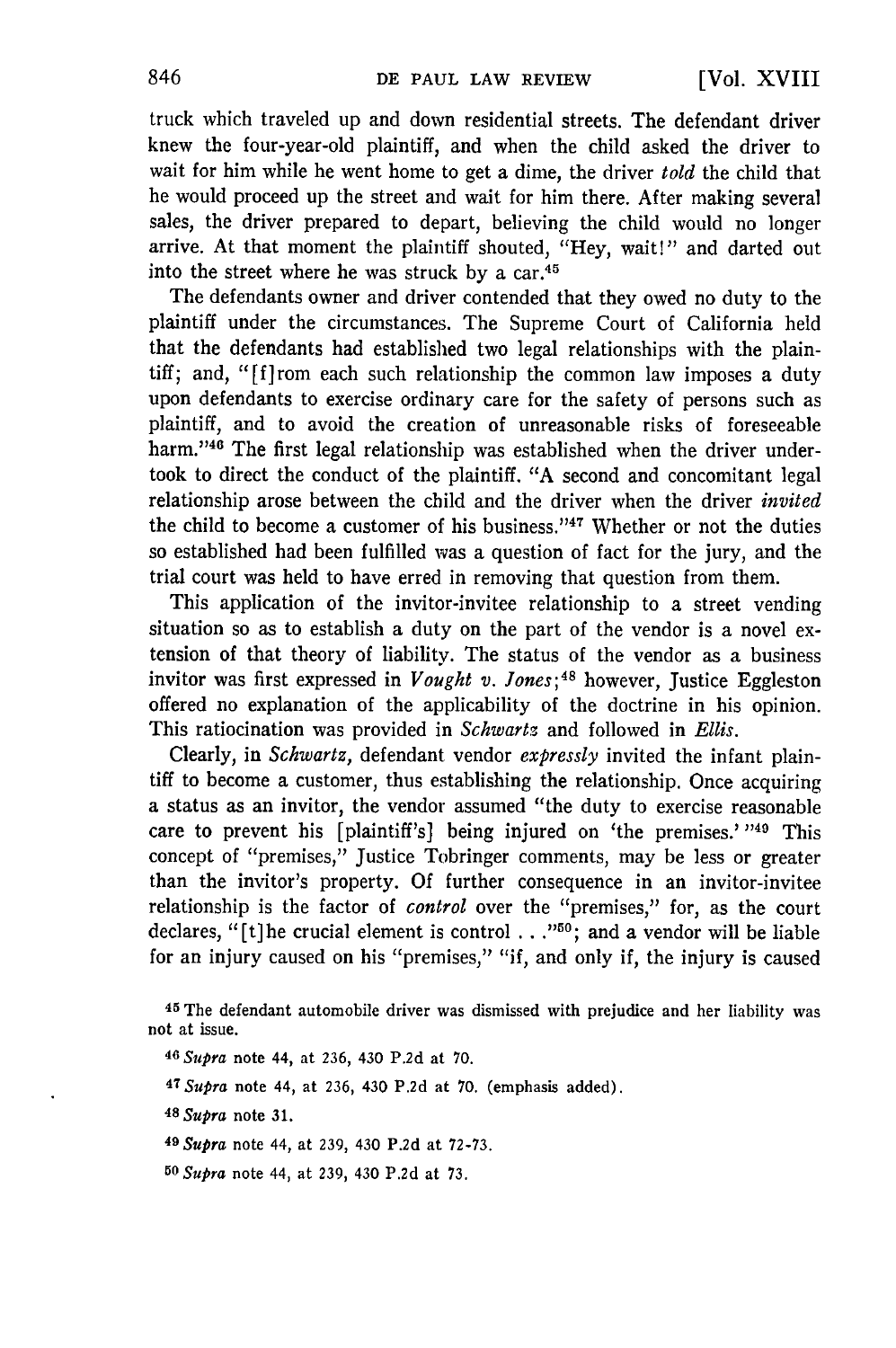by a dangerous condition, or unreasonable risk of harm, *within the invitor's*  $control$ ."<sup>51</sup>

*Schwartz* was decided by the Supreme Court of California in July, 1967. In July, 1968, a California appeals court decided the *Ellis* case, relying heavily on *Schwartz,* but establishing the defendant vendor's duty on his status as an invitor created by *implied* invitation. The court in *Ellis* announced:

[W]hen an actor . . . has a product which is sold on its trucks on public streets to a very high percentage of child customers, and in so doing uses a commonly recognized sound device which a child relates to the product, the actor has extended an *invitation* to children who are attracted to and desire to purchase the product. . **.** . The potential customers who are attracted to and who approach the truck are classed as *invitees.52*

Arguing the validity of such a basis upon which to found the relationship, the appellants in their brief stated:

Seldom is there an express invitation as in *Schwartz. The normal situation is an implied invitation to become a business invitee. Schwartz* should therefore apply to our case to raise a duty in defendant to exercise toward plaintiff the care of a reasonable and prudent person.<sup>53</sup>

The implied invitation so constituted by defendant's music and manner of operation has the same vital effect as an express invitation, and on that basis there is no legal ground on which to distinguish the two cases.<sup>54</sup> These factors of allurement, enticement, and attractiveness, which in *Mackey,* discussed above, were regarded as factors prompting a decision on grounds analogous to an "attractive nuisance" situation, in the novel *Ellis* case, constituted elements adducing an implied invitation. The court in *Schwartz,* recognizing the inapplicability of the traditional "attractive nuisance" theory in a "Pied Piper" situation, commented: "the attractive nuisance doctrine, as such, is generally applied only to trespassers . . .<sup>755</sup> and that in defining the vendor's duty in terms of his status as an invitor, this court avoided the necessity of expressing an opinion as to whether defendant's truck constituted an "attractive nuisance"56 as the courts found necessary in both *Mackey v. Spradlin* and *Jacobs v. Draper,* both discussed above.

*<sup>51</sup>Supra* note 44, at 243 n.1o, 430 P.2d at **75** n.10 (emphasis added).

*52 Supra* note **1,** at 502, 70 Cal. Rptr. at 490. (emphasis added).

**<sup>53</sup>**Brief for Appellant at 7, Ellis v. Trowen Frozen Products, Inc., *supra* note 52 (emphasis added).

**<sup>54</sup>**It is a firmly established proposition that an invitation may be express or implied and the duties of the invitor are the same in either case. *See* 65 C.J.S. *Negligence §* 63(41), at 715, 716 (1966).

*<sup>5</sup> <sup>5</sup> Supra* note 44, at 236 n.2, 430 P.2d at 70-71 n.2.

**56** *Supra* note 44, at 236 n.2, 430 P.2d at 70 n.2.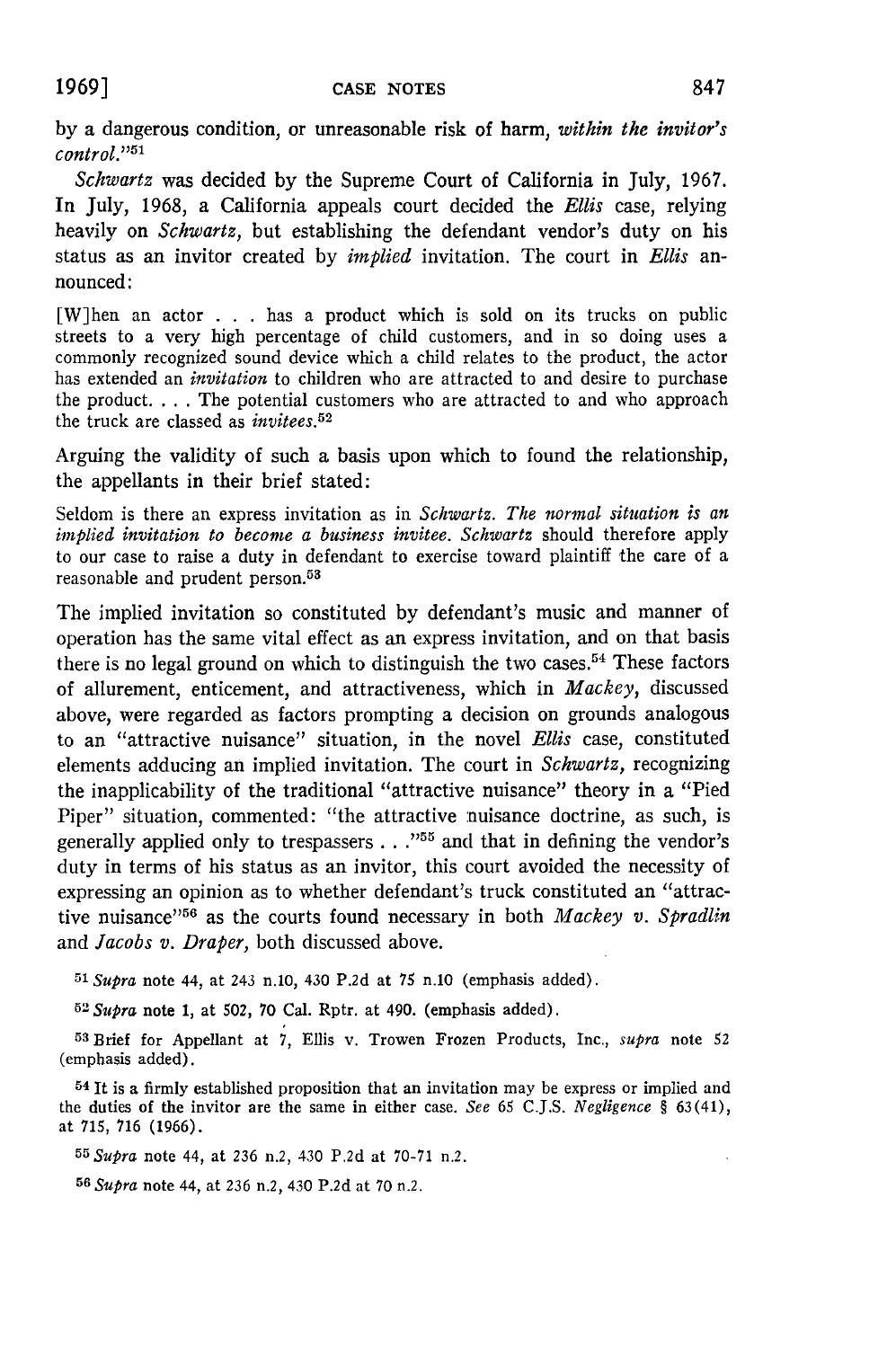Establishing defendant's standing as an invitor imposes upon him a more limited duty than that impressed upon the vendor in *Jacobs* wherein defendant's duty was purely that imposed by the common law. The essential elements of "premises" and control composing the duty of the vendor in *Ellis* and *Schwartz,* by their nature, limit the common law duty of exercising ordinary care to prevent exposing others to unreasonable risks of foreseeable harm to those persons on the "premises" under the control of the defendant peddler. Two questions arise: (1) what are defendant's "premises," and *(2)* are those "premises" under his control?

In *Ellis* the court commented that, "[t] he courts would be blind to reality if the 'area' or 'premises' were, in the case at bench or under like facts, confined to the truck itself."<sup>57</sup> The *Schwartz* court cites several cases<sup>58</sup> in support of its proposition that "premises" need not be confined to the invitor's property but may be constituted by an area less than his property or encompass an area beyond the bounds thereof. Just what constitutes this element of "premises," a necessary element in defining defendant's duty, must be established, for under this novel theory, the vendor's duty only extends to those on the "premises." It is in this manner that the scope of defendant's duty is limited, and the limitation applies to the immediate vicinity, for as Justice Tobriner declared:

The driver, as invitor,  $\dots$  may be held to the duty of exercising such reasonable care for plaintiff's safety in the *immediate vicinity* of the truck as would be expected of an ordinarily prudent man in the same circumstances.<sup>59</sup>

Not only is the defendant's common law duty limited to the immediate vicinity by characterizing the vendor as an invitor, but the jury must be instructed that the "premises" must be under his control and supervision. Accordingly, the scope of the common law duty imposed upon the vendor is further limited. The Supreme Court in *Schwartz* summed it up most explicitly when it said:

Defendants may therefore be held liable for an injury occurring to their customer in the *immediate vicinity* of the truck if the circumstances causing the injury are within the range of defendants' reasonable *supervision and control.60*

These explicated shortcomings in California's theory of establishing a vendor's duty on an invitor-invitee relationship, without considering the legitimacy of applying the concepts of such a relationship to a mobile street vending situation, concomitant with the substantial rejection of the "attractive

**<sup>57</sup>***Supra* note 52.

*5sSupra* note 44, at 239 nn.5 & 6, 430 P.2d at 73 nn.5 & **6.** *See also* PROSSzR, TORTS § **61,** at 401-02 (3d ed. 1964).

**59** *Supra* note 44, at 242-43, 430 P.2d at 75 (emphasis added).

**<sup>60</sup>***Supra* note 44, at 243 n.10, 430 P.2d at 75 n.10 (emphasis added).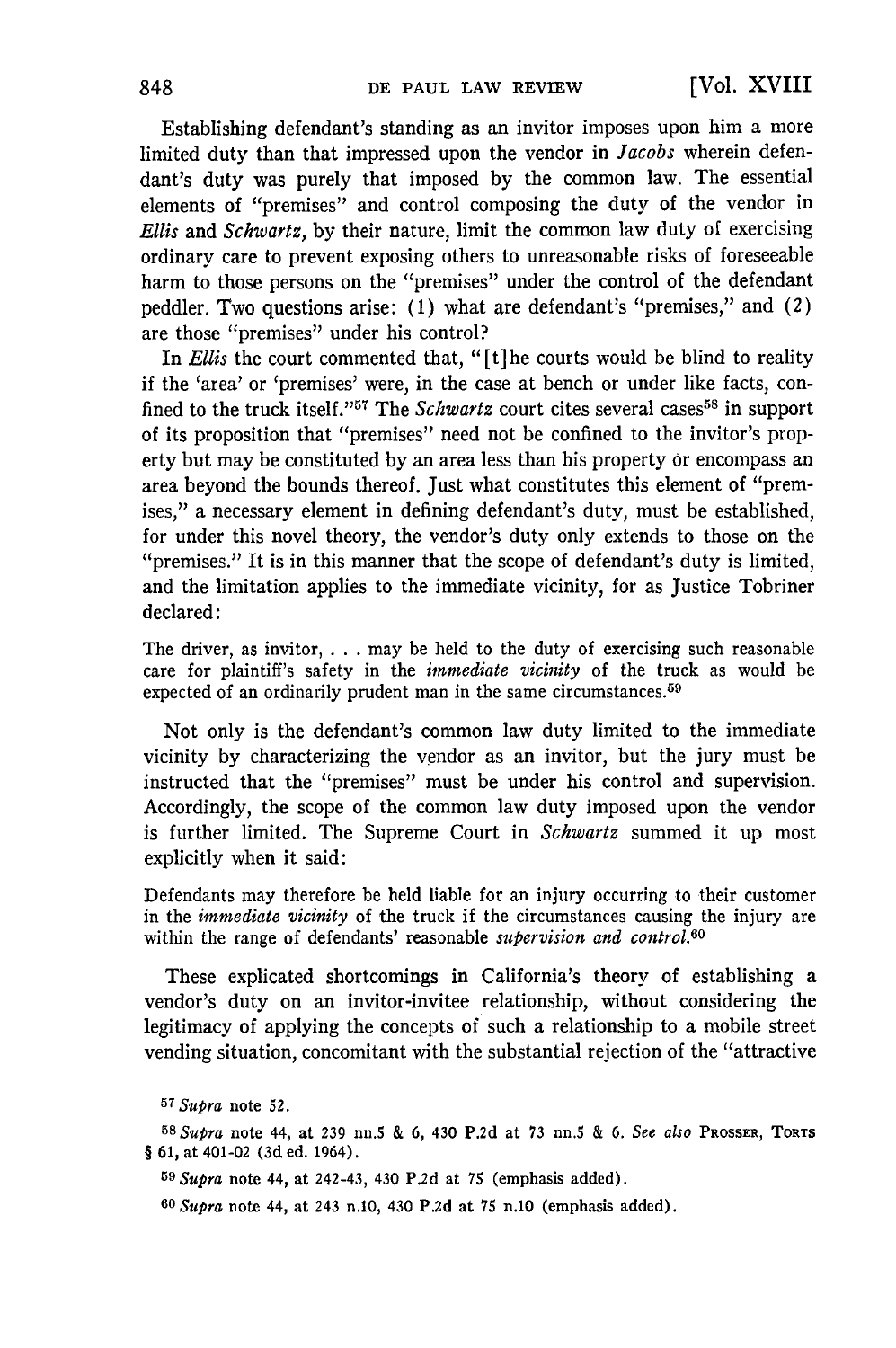nuisance" doctrine in the "Pied Piper" situation, exemplifies the merit of the workable theory expounded in *Jacobs v. Draper.61*

It will be recalled that in *Jacobs,* defendant's liability rested solely upon the common law basis of negligence, that is, the duty to use ordinary care so as to avoid the creation of unreasonable risks of foreseeable harm.<sup>62</sup> The feasibility of this theory becomes most apparent when it is recognized that by basing the vendor's duty on this common law principle a threefold benefit is obtained: (1) the court may avoid any decision as to whether or not the "Pied Piper" operation constitutes an "attractive nuisance";  $63$  (2) the scope of the common law duty is not reduced to the *immediate vicinity* under the vendor's *control*; and (3) this duty is ever present and thus precludes as a prerequisite thereto the establishment of either an "attractive nuisance" type situation $64$  or an invitor-invitee relationship.

In light of the cases examined and the criticisms advanced, it is aptly observed that when confronted with a "Pied Piper" case and the issue before the court is whether or not the defendant vendor bears any duty toward the plaintiff, the most feasible basis of establishing a duty is upon that ever present common law duty to use ordinary care so as to avoid the creation of unreasonable risks of foreseeable harm.65 Submission to the jury as a question of fact the issue of the fulfillment of this duty should be accompanied by a consideration of the effect of a violation of any appropriate statute or ordinance. Where a statute or ordinance regulating the usage of public streets by vehicles is found to apply to the defendant vendor, his violation thereof may be evidence of negligence or a determinative factor in establishing the alleged negligence.

The diversity of legal theory employed in these similar fact situations suggests a fertile area for legislative enactment to establish a statutory duty on the part of a street vendor.<sup>66</sup> Undoubtedly, the standard of conduct for the street peddler "may be defined and established by a legislative enactment which lays down requirements of conduct, and provides expressly or by

*<sup>61</sup> Supra* note **26.**

<sup>62</sup>*Supra* note 26, at 115-17, 142 N.W.2d at **632-33.** *See generally* PROSSER, *supra* note **58, §§** 31-32.

**63** As heretofore established, the "attractive nuisance" doctrine has been substantially rejected in the "Pied Piper" situation; furthermore, the "doctrine" is applicable to possessors of land and is generally applied to trespassers.

**64** It will be recalled that in *Mackey v. Spradlin,* discussed *supra,* although the defendants were negligent for failing to exercise reasonable care, this duty arose out of a de facto "attractive nuisance" situation.

**65** *See* Thomas v. Goodies Ice Cream Co., 13 Ohio App. 2d 67, 233 N.E.2d 876 (1968) wherein the court held defendant vendor owed to the plaintiff this common law duty.

**66** It is well established that a duty may be imposed by the common law or by legislative enactment. *See, e.g.,* **RESTATEMENT (SECOND) OF TORTS** § 285 (1965); 65 **C.J.S.** *Negligence §* 1(4), at 444-45 **(1966);** PROSSER, *supra* note **58,** § **35,** at **191** & nn.84-85.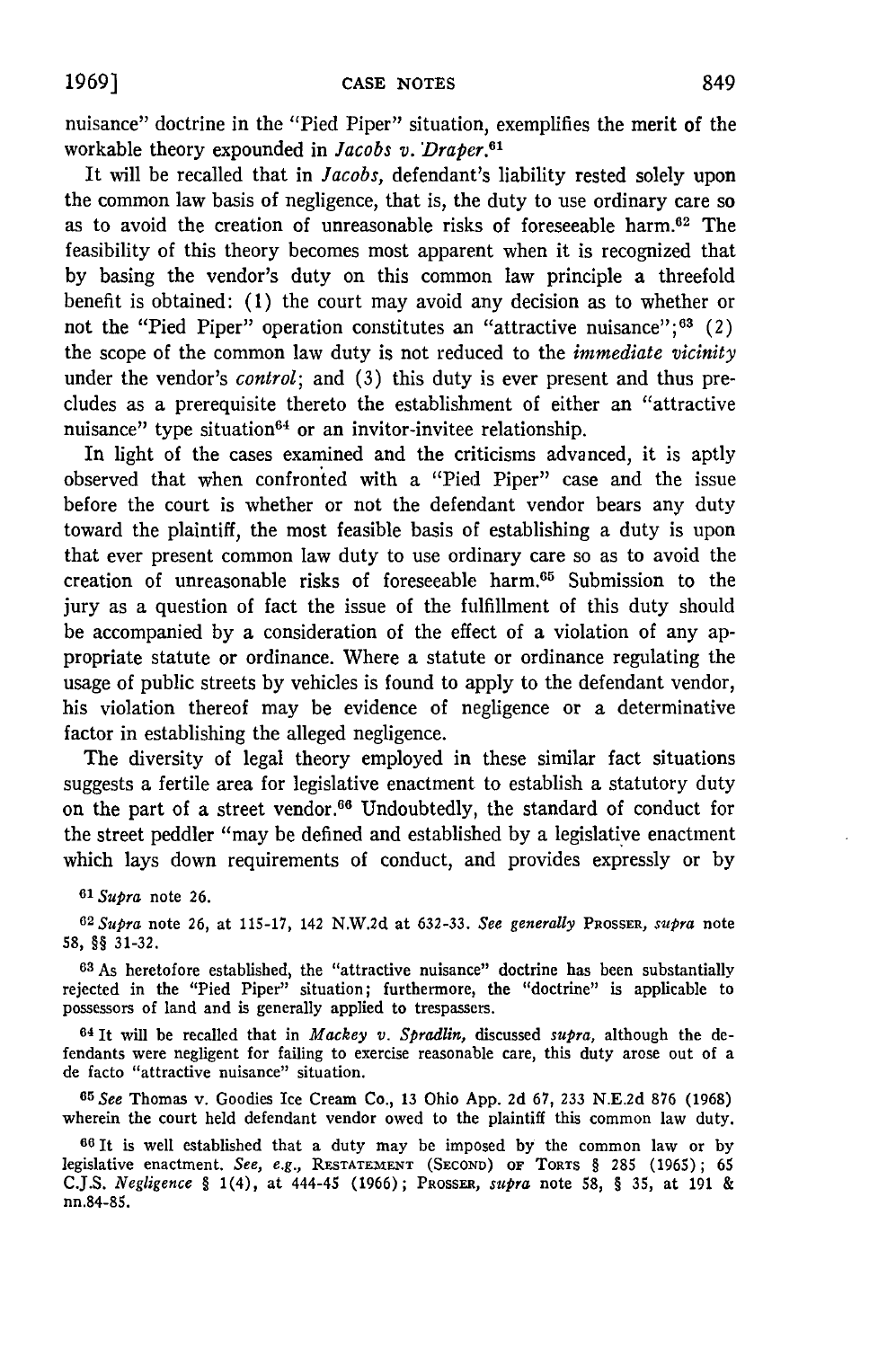implication that a violation shall entail civil liability in tort."<sup>67</sup> In establishing the character of the vendor's conduct several factors of prime importance would merit legislative consideration.

The judicial decisions establishing the requisite manner of the vendor's conduct evolved in a restricted atmosphere in that the plaintiff, in each case of moment, was a child of "tender years,"<sup>68</sup> thus precluding an issue of contributory negligence. Some courts still adhere to arbitrary age limits regarding a child's negligence $69$  in holding that a child under seven years is incapable of negligence, that between seven and fourteen years he is presumed incapable but may be shown to be capable, and that from fourteen to twenty-one years he is presumed capable, but that the contrary may be shown.<sup>70</sup> However, a majority of courts have held a child under sever years to be capable of some negligence. 71 The effect of contributory negligence in the absence of modifying legislation is to act as a complete bar to plaintiff's recovery.72 The legislature, therefore, in pronouncing the standard of conduct to which a street vendor must conform, may increase or decrease the scope of that duty by including provisions with respect to the contributory negligence of an infant plaintiff. The efficacy of such a consideration is of prime importance since by the nature of the ice cream vendor's business, an overwhelming majority of his customers are children.

A further point of consideration in formulating a standard by which a street vendor must conduct his operation is the degree to which that standard might work a hardship upon the vendor. The concept of hardship is juxtaposed with two other concepts: the utility of the ice cream vendor's operation, and what he can do or may be required to do to ensure compliance with his obligations. In *Goff v. Carlino73* the court stated:

[P]arking the ice cream truck in the residential area undoubtedly created the foreseeable hazard that a careless child might be injured in crossing the street. But selling ice cream from mobile trucks in residential areas is a lawful business with social value; it would be virtually impossible to engage in this business if the ice

**<sup>67</sup>**RESTATEMENT (SECOND) OF TORTS § 285, comment *(b)* at 21 (1965).

**<sup>68</sup>**In *Ellis v. Trowen Frozen Products, Inc.,* the child plaintiff was 5 years old; *Mackey v. Spradlin,* 7 years old; *Jacobs v. Draper,* 3 years old; *Mead v. Parker,* 5 years old; *Landers v. French's Ice Cream Co.,* 5 years old; *Saulsbury v. Williams,* 3 years old; *Vought v. Jones,* 5 years old; and in *Schwartz v. Helms Bakery Limited,* 4 years old.

69"[C]ontributory negligence, in general, is determined and governed by the same tests and rules as the negligence of the defendant." PROSSER, *supra* note 58, § 64, at 429. *See also* 65A C.J.S. *Negligence §* 144 (1966).

**<sup>70</sup>**PROSSER, *supra* note 58, § 32, at 158 & nn.56-58.

**<sup>71</sup>**PROSSER, *supra* note 58, at 158 n.60.

**72** *See, e.g.,* RESTATEMENT **(SECOND) OF** TORTS § 467 & Special Note (1965); PROSSER, *supra* note 58, § 64, at 435.

**<sup>73</sup>**181 So. 2d 426 (La. App. 1965).